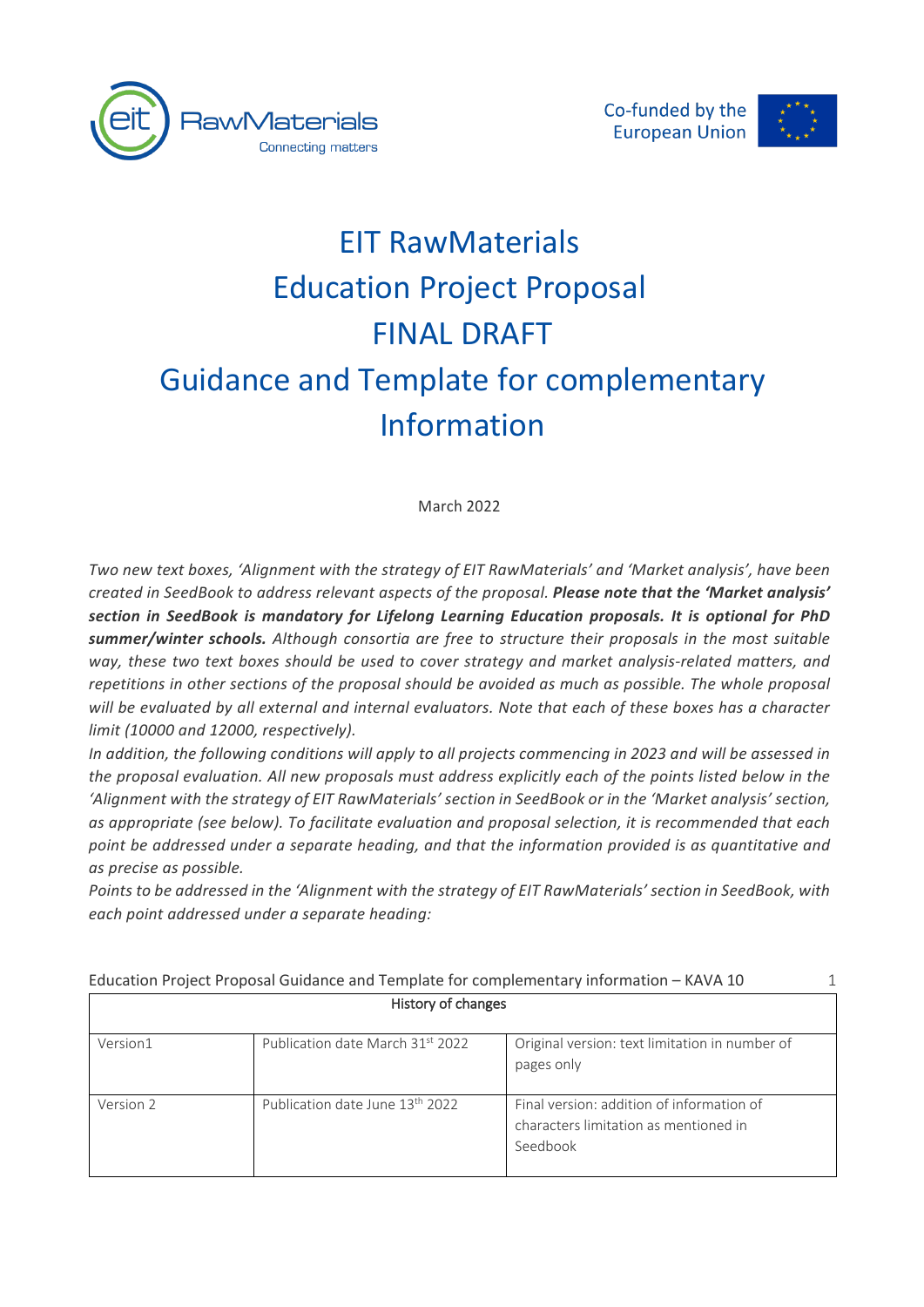

- *1. Strategy. The consortium must explain how the project is aligned with the overall strategy of EIT RawMaterials as outlined in our Strategic Agenda 2022-27*
- *2. Continuation plan and financial sustainability. The consortium must explain how the project will continue after the funding period, and for Lifelong proposals how it will contribute to the financial sustainability of the KIC. Indeed for projects that will generate a backflow for the KIC (this is mandatory for Lifelong Learning proposals, but optional for PhD Summer/winter school proposals), the consortium must state which backflow mechanism will be implemented and provide a summary (including expected value (in €), timeline and mechanisms).*
- *3. EIT Core KPIs. The proposal must address core KPIs. Please provide here a brief summary of core KPIs to be achieved (list KPI codes, numbers and timeline). Although this is not an eligibility criterion, the achievement of core KPIs is a fundamental milestone of our strategy. Therefore, proposals that do not address core KPIs are, by definition, misaligned with the KIC's strategic goals.*

*Points to be addressed in the 'Market analysis' section in SeedBook (this is mandatory for Lifelong Learning proposals), with each point addressed under a separate heading:*

- *1. Market analysis. Preliminary, but convincing, market analysis, covering important aspects such as the business environment (e.g., technical, political aspects, user needs and targeted applications, customer value proposition, target market(s) (e.g., size, structure, growth potential, segmentation), risk assessment, design or market studies, and intellectual property exploration. The consortium must be able to convince the external reviewers that it is conscious of the market conditions relevant to its learning programme, and that the KAVA will result in the commercialization of its proposed learning programme. Graphs and figures related to market analysis can be uploaded in the 'Drawings and Schemes' section.*
- *2. IP. A clear statement on who (which entity/ies) will own the results of activities undertaken in the KAVA.*
- *3. Products. A clear statement on which products and/or services will be brought to the market, how, by whom (which entity/ies) and by when.*

*Please note that the 'Market analysis' section in SeedBook is mandatory for Upscaling, RIS Acceleration and Lifelong Learning proposals. It is optional for other categories of projects.*

*The mechanism selected for the KIC's financial sustainability must be outlined in the proposal to a sufficient level of detail that will allow a proper assessment of the project's financial risks and benefits for*

| Education Project Proposal Guidance and Template for complementary information - KAVA 10 |                                             |                                                                                                |
|------------------------------------------------------------------------------------------|---------------------------------------------|------------------------------------------------------------------------------------------------|
| History of changes                                                                       |                                             |                                                                                                |
| Version1                                                                                 | Publication date March 31st 2022            | Original version: text limitation in number of<br>pages only                                   |
| Version 2                                                                                | Publication date June 13 <sup>th</sup> 2022 | Final version: addition of information of<br>characters limitation as mentioned in<br>Seedbook |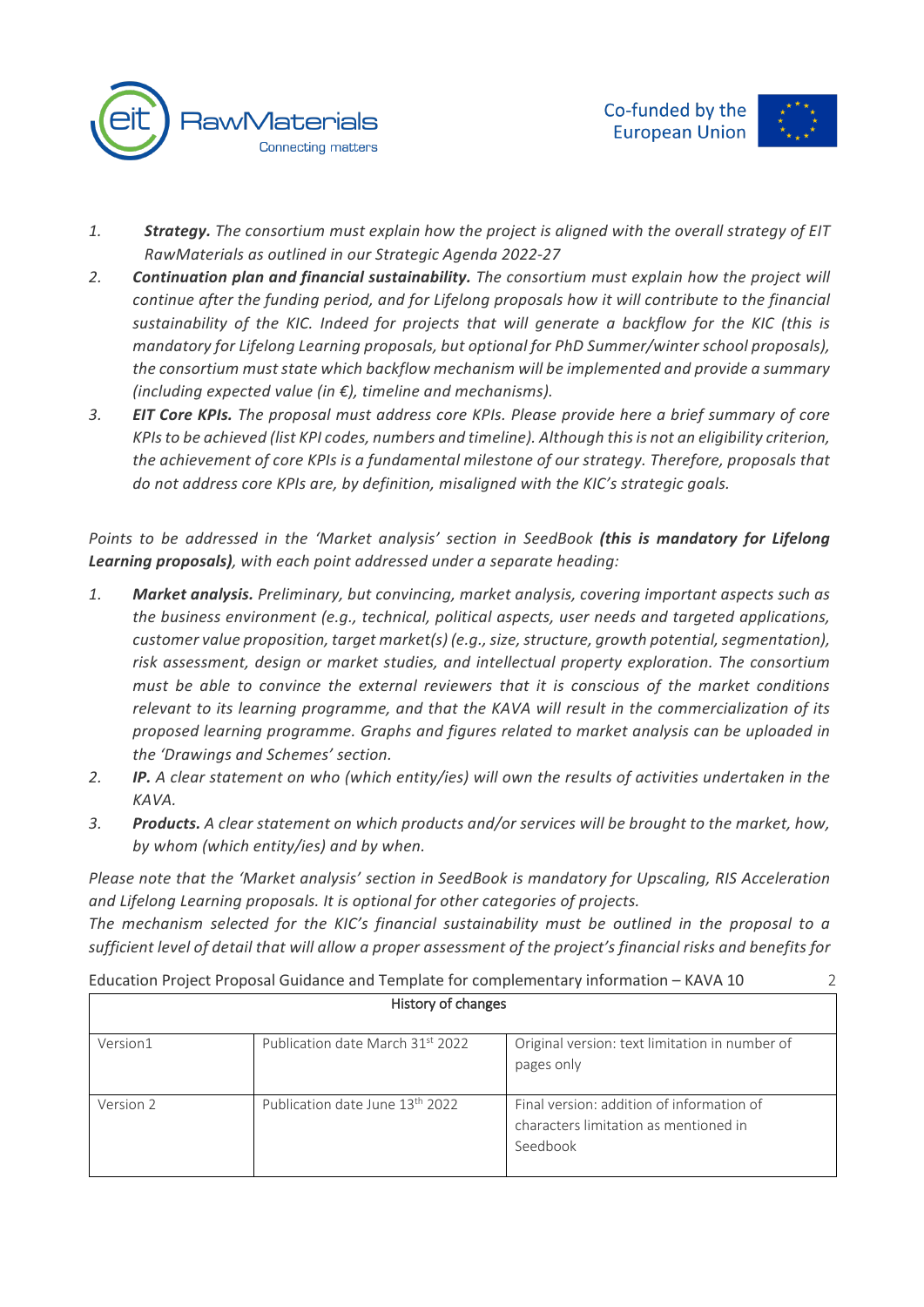

*the KIC. If the project is recommended for funding, the details of the backflow mechanisms (amount, caps, timeline, responsible party/ies, conditions, etc.) must be fully defined and agreed upon in writing by both parties before the project is included in the 2023-2025 Business Plan.* 

*KPIs, especially EIT Core KPIs, must be selected very carefully because the nature and amount of core KPIs will be one of the three fundamental factors in the proposal evaluation and selection, together with financial sustainability of the KIC and integration of the knowledge triangle. As a rule, the consortium's underperformance in yearly EIT Core KPIs will result in a significant EIT-funding reduction and/or project termination. Consortia must aim to distribute core KPIs over the duration of the project, and not concentrate them at the end of the project or after the end of the funding period.*

*NOTE on co-funding contribution: Any co-funding contributed by the Education project consortium will be evaluated positively. For example, if the project needs € 150 000, 90% can be covered using EIT funding (€ 135 000) and 10% can be covered by partner co-funding (€ 15 000).*

*Please note that the guidance showed below refers to the final submission. For guidance on the DRAFT submission, please refer to the Call text document*

#### 1. PROJECT TITLE

*Check with Innovation Hub staff that the project name is not the same as or similar to the name of any other projects.*

# 2. EXECUTIVE SUMMARY *(max. 90 words- 500 characters)*

*The executive summary should be a clear and concise description of the project's key elements: "What, Why and How". This text may be used as part of the Business Plan, or for presentations and other materials, and should therefore be formulated as a business pitch.*

# 3. POPULAR PROJECT DESCRIPTION *(½ page-1500 characters)*

*Describe the project as it could be communicated to an external stakeholder and to the intended learners. This information will be uploaded in the EIT RawMaterials website.*

#### 4. PROJECT DESCRIPTION

4.1 Background of the project *(max. 1 page- 3000 characters)*

*Explain where the idea for developing the programme/module/course originates from and why the resulting education is important for the KIC and the RM sector (e.g., a particular raw materials challenge; complement to an existing KAVA project or non-KIC project, etc.). Refer to the KAVA9 Education Call Text for further description of the requirements.*

| History of changes |                                             |                                                                                                |
|--------------------|---------------------------------------------|------------------------------------------------------------------------------------------------|
| Version1           | Publication date March 31st 2022            | Original version: text limitation in number of<br>pages only                                   |
| Version 2          | Publication date June 13 <sup>th</sup> 2022 | Final version: addition of information of<br>characters limitation as mentioned in<br>Seedbook |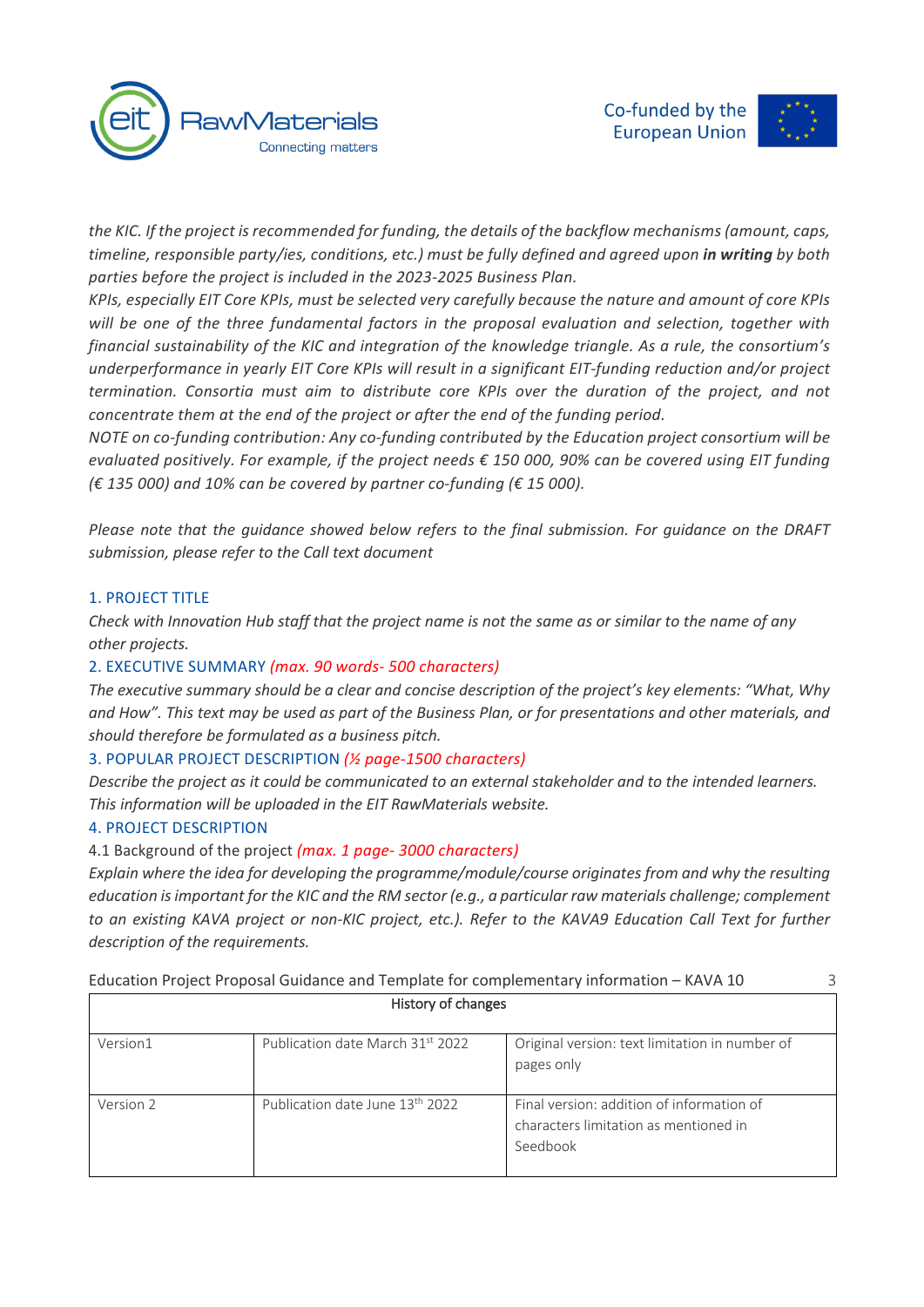



# 4.2 Project objective and scope *(½ page- 1500 characters)*

*Explain what the project intends to achieve, its objectives and scope. This should ideally include a clear and specific description and justification of the education content, learning goals and pedagogic approach. Explain and justify the roles and responsibilities of all project partners, especially for partners who do not provide co-funding. Include a plan of action for the event that a partner unexpectedly withdraws from the project.*

*Explain how the project will complement existing initiatives, and how it will contribute to the achievement of the EIT Core and KIC-specific KPIs. Specify the geographical coverage, both from an offering side (where will the product/service be offered) and from an end-customer side (who will be able to benefit from it). Addressing the so-called RIS regions is encouraged.*

4.3 Alignment with the strategy of EIT RawMaterials *(max. 3 pages- 9000 characters)*

*Please check the 'Preamble'. This section is mandatory for all types of projects. The following information should be provided, with each point addressed under a separate heading:*

- *1. Strategy. The consortium must explain how the project is aligned with the overall strategy of EIT RawMaterials as outlined in our Strategic Agenda 2021-27 .*
- *2. Financial sustainability. The consortium must explain how the project will contribute to the financial sustainability of the KIC. For projects that will generate a backflow for the KIC (this is mandatory for Lifelong Learning proposals, but optional for PhD winter/summer schools proposals), the consortium must state which backflow mechanism will be implemented and provide a summary (including expected value (in €), timeline and mechanisms).*
- *3. EIT Core KPIs. The proposal must address core KPIs. Please provide here a brief summary of core KPIs to be achieved (list KPI codes, numbers and timeline). Although this is not an eligibility criterion, the achievement of core KPIs is a fundamental milestone of our strategy. Therefore, proposals that do not address core KPIs are, by definition, misaligned with the KIC's strategic goals.*

# 4.4 Market analysis *(max. 4 pages-12000 pages)*

*Please check the 'Preamble'. This section is mandatory only for Lifelong Learning Education projects. The following information should be provided, with each point addressed under a separate heading:*

*1. Market analysis. Preliminary, but convincing, market analysis. Graphs and figures related to market analysis can be uploaded in the 'Drawings and Schemes' section.*

| Education Project Proposal Guidance and Template for complementary information - KAVA 10 |  |
|------------------------------------------------------------------------------------------|--|
|                                                                                          |  |

| <b>HISTOLY OF CHANGES</b> |                                             |                                                                                                |
|---------------------------|---------------------------------------------|------------------------------------------------------------------------------------------------|
| Version1                  | Publication date March 31st 2022            | Original version: text limitation in number of<br>pages only                                   |
| Version 2                 | Publication date June 13 <sup>th</sup> 2022 | Final version: addition of information of<br>characters limitation as mentioned in<br>Seedbook |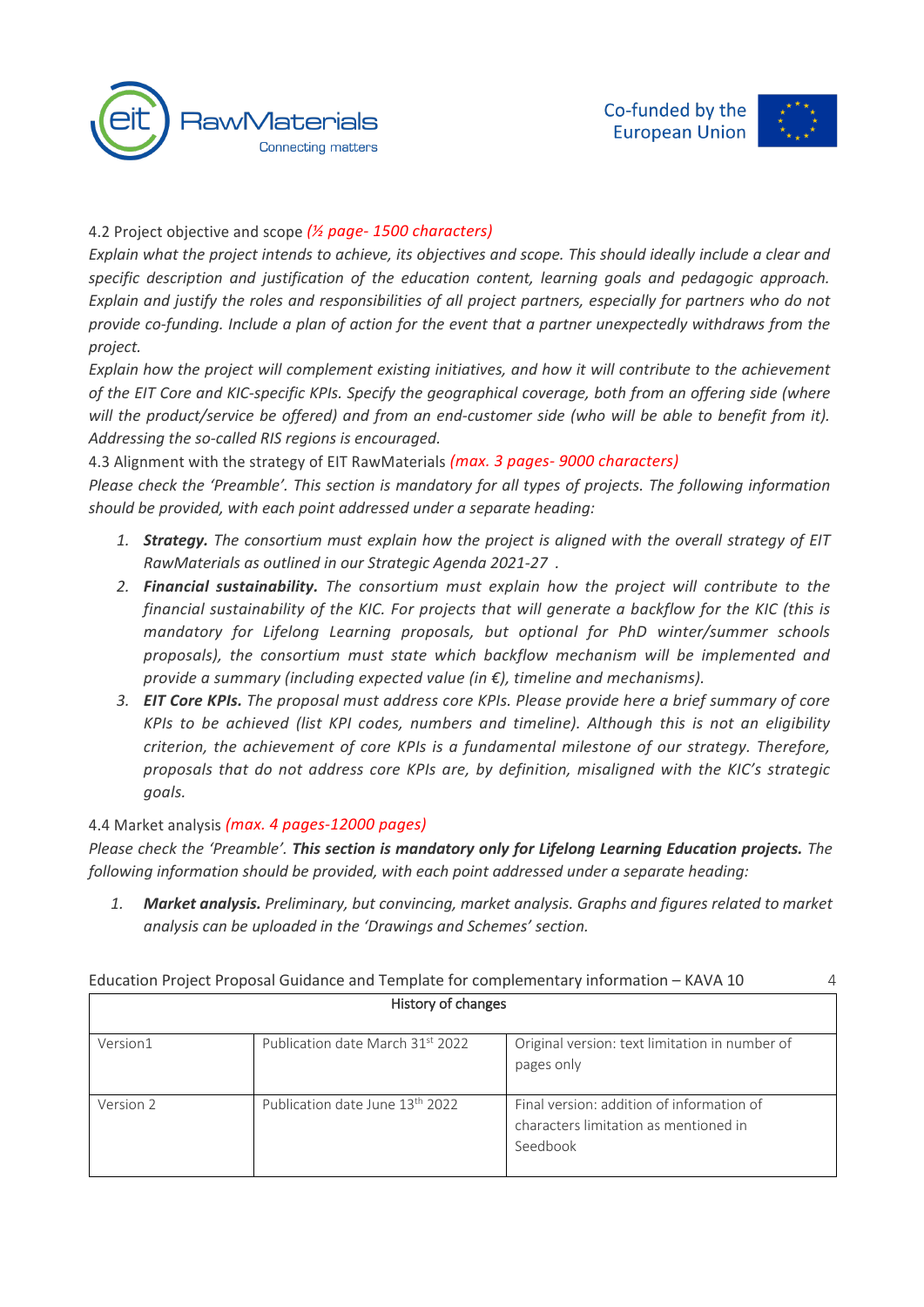



- *2. IP. There must be a clear statement on who (which entity/ies) will own the results of activities undertaken in the KAVA.*
- *3. Products. The proposal must clearly state which products and/or services will be brought to the market, how, by whom (which entity/ies) and by when.*

# 4.5 Needs and impact *(1 page-3000 characters)*

*Explain who the target learners and/or key beneficiaries of the educational activity are. Explain how the project will reach this audience (recruitment) and any changes in perspective you anticipate in this audience. Explain the strategic importance for the KIC of meeting the identified needs (e.g., how will the education project provide opportunities for students to develop business ideas and set up a start-up).*

*Explain any possible indirect benefits for the KIC (e.g., impact of developing project members' pedagogic competencies on other educational initiatives, de-siloing, building-up the community, leveraging effect on other KAVAs, etc.).*

*Explain how project results are connected/related to the expected impacts (effectiveness of dissemination plan, involvement of stakeholders, etc.). Quantifying the market potential will particularly add value to the proposal's intended impact and is mandatory for lifelong learning (please see also additional information in the KAVA Call Text.*

4.6 Expected financial sustainability *(½ page-1500 characters)*

# *For Lifelong Learning Proposals:*

*Lifelong Learning proposals must charge course fees which must be shared with the KIC. An agreement on the revenue must be reached with the KIC LEs before the project agreement is signed, specifically with the relevant CLC Director and the Education & Innovation Director.* 

# *For PhD winter/summer schools Proposals:*

*Explain what potential funding sources (own revenues, public funding, co-funding by partners, etc.) could be considered to finance (at least partially) the continuation of the service offering after the end of the project period.*

*A structured financial strategy roadmap with follow-up actions and recommendations for continuation will be considered an especially valuable component of the proposal.*

# 5. PROJECT IMPLEMENTATION PLAN

*This section must include, under 'Work Plan (first year)' and 'Work Plan (subsequent years)' a clear description of the consortium, work plans, risk analysis, IP management and budget.* 5.1 Consortium

| History of changes |                                             |                                                                                                |  |
|--------------------|---------------------------------------------|------------------------------------------------------------------------------------------------|--|
| Version1           | Publication date March 31st 2022            | Original version: text limitation in number of<br>pages only                                   |  |
| Version 2          | Publication date June 13 <sup>th</sup> 2022 | Final version: addition of information of<br>characters limitation as mentioned in<br>Seedbook |  |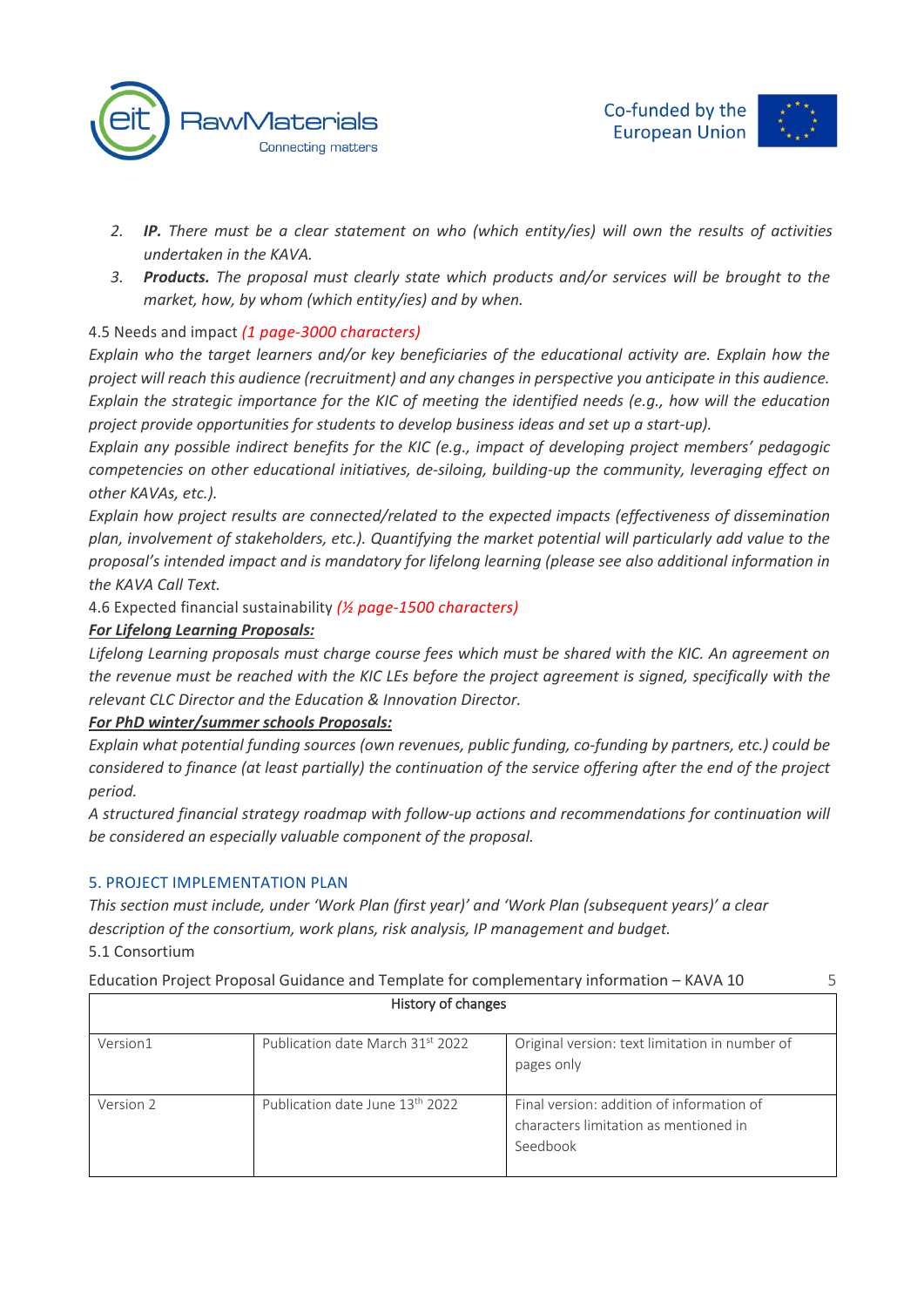



*Describe the role of each partner in the consortium, as well as identify the commercialization or implementation partner(s) in case of Lilelong learning proposals. If the project does not involve an industry partner, it will be particularly important to provide evidence of how the project addresses a concrete industry need.*

*The KIC aims to expand the reach of its community. Therefore, consortia involving partners from the ESEE/RIS regions will be given priority. It is recommended that PhD winter/summer schools education proposals include minimum one RIS university.* 

5.2 and 5.3 Work plan (first year and subsequent years)

*It is required that the proposal includes a detailed, structured, step-by-step project plan broken down into design and implementation phases, with the rationale behind each step* ex*plained. A detailed description of partners' roles in each work package and task should be included to add clarity to the project implementation description.*

*In addition, please provide the milestones and deliverables for each work package. Explain briefly, not only defining the aims, objectives and deliverables, and how these deliverables will help achieve the project aims and objectives. When project deliverables are course plans, such course plans shall be Bologna compliant.*

*For Lifelong Learning proposals, a go-to-market strategy must be included in the proposal as Work Package 0 (WP0). Relevant feasibility aspects identified in the proposal must be assessed in WP0.* 

*All other projects, including Lifelong Learning Proposals, shall include a Work Package (WP) dedicated to project management and one WP dedicated to communication and dissemination (including interactions/reporting to the KIC and the EIT, etc.). Please refer to the document 'EIT RawMaterials communication and dissemination guidance' for further advice. All publicity materials and platforms must comply with the EIT Branding Guidelines available in the InfoCenter (infocenter.eitrawmaterials.eu – check 'Guidance for Partners' – 'Files' – 'Communications and Branding').*

# 5.4 Risk analysis *(½ page)*

*Identify key risk factors (with regards to technology, market, finance, regulatory, stakeholders, management etc.), their likelihood (low/medium/high), criticality and describe planned anticipation/mitigation measures. Definition of critical risk: a critical risk is a plausible event or issue that could have a high adverse impact on the ability of the project to achieve its objectives.*

*Level of likelihood to occur: low/medium/high.*

*The likelihood is the estimated probability that the risk will materialise even after taking account of the mitigating measures put in place.*

5.5 Management of IP issues *(max. ½ page)*

| History of changes |                                             |                                                                                                |  |
|--------------------|---------------------------------------------|------------------------------------------------------------------------------------------------|--|
| Version1           | Publication date March 31st 2022            | Original version: text limitation in number of<br>pages only                                   |  |
| Version 2          | Publication date June 13 <sup>th</sup> 2022 | Final version: addition of information of<br>characters limitation as mentioned in<br>Seedbook |  |